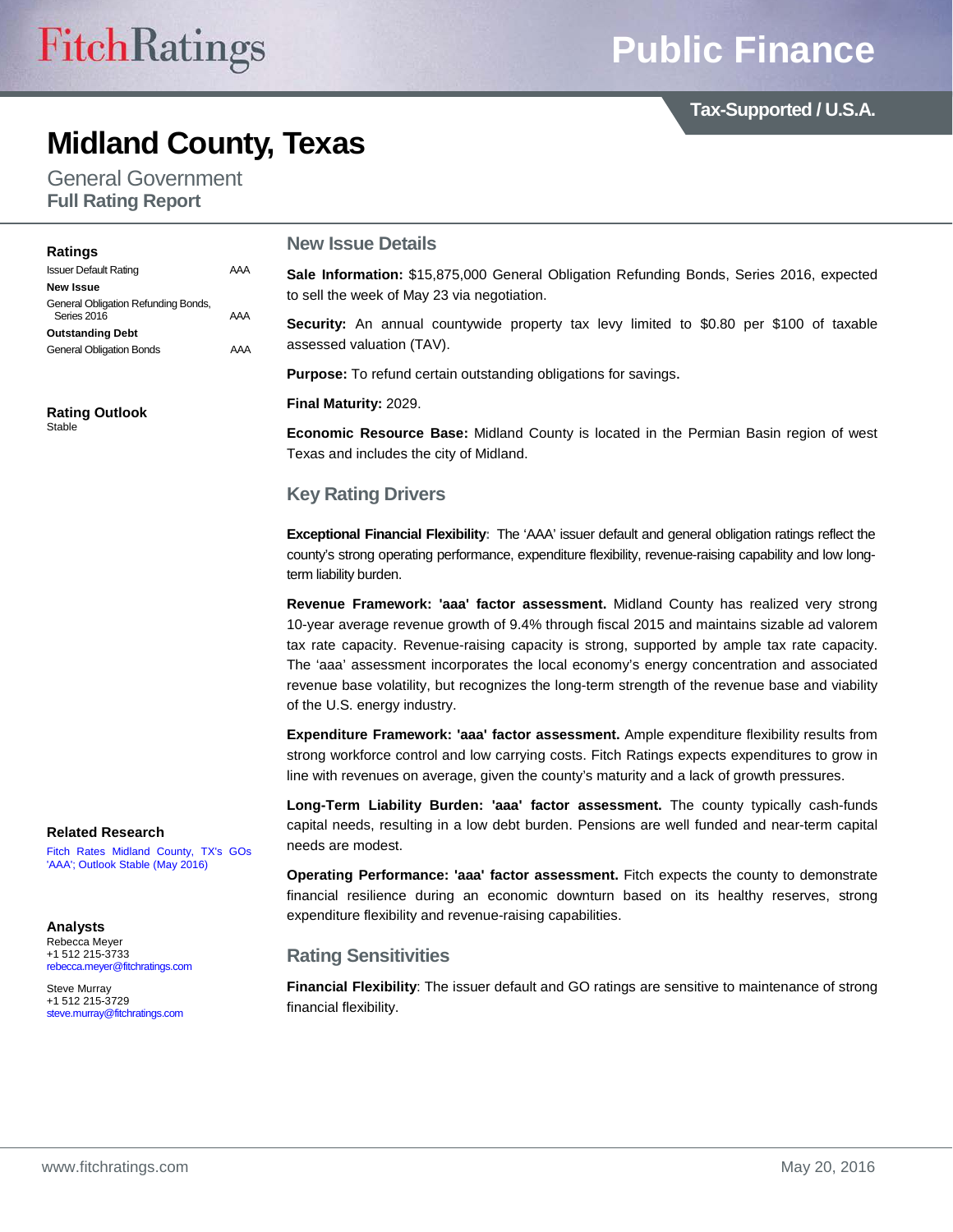# **Public Finance**

#### **Midland County (TX)**



#### **Analyst Interpretation of Scenario Results:**

Fitch expects Midland County to demonstrate a high level of financial resilience through an economic downturn, consistent with the county's history of strong financial flexibility and its general fund balance target equal to 50% of spending. Strong revenue raising capacity and expenditure flexibility, coupled with Midland County's robust reserves position the county to maintain sound finances through a sustained energy downturn.
The county completed fiscal 2014 with unrestricted reserves of \$65 million (76.4% of spending), after funding \$17.6 million in capital and \$11 million in road and bridge projects. Unaudited fiscal 2015 unrestricted reserves of \$68.3 million represent 88.9% of spending. Fitch anticipates the county to complete fiscal 2016 favorable to budget with an application of reserves to fund one-time and capital projects and to maintain a financial cushion exceeding its 50% of spending target.

| <b>Scenario Parameters:</b>       | Year 1   | Year <sub>2</sub> | Year <sub>3</sub> |
|-----------------------------------|----------|-------------------|-------------------|
| GDP Assumption (% Change)         | (1.0%    | 0.5%              | 2.0%              |
| Expenditure Assumption (% Change) | 2.0%     | 2.0%              | 2.0%              |
| Revenue Output (% Change)         | (4.6%)   | 1.5%              | 7.5%              |
| Inherent Budget Flexibility       | Superior |                   |                   |
|                                   |          |                   |                   |

| Revenues, Expenditures, and Fund Balance<br><b>Actuals</b>           |                                    |                |          |                |           | <b>Scenario Output</b> |           |           |                   |                 |
|----------------------------------------------------------------------|------------------------------------|----------------|----------|----------------|-----------|------------------------|-----------|-----------|-------------------|-----------------|
|                                                                      | 2008                               | 2009           | 2010     | 2011           | 2012      | 2013                   | 2014      | Year 1    | Year <sub>2</sub> | Year 3          |
| <b>Total Revenues</b>                                                | 50,242                             | 49,194         | 49,042   | 59,285         | 67,923    | 72,858                 | 81,189    | 77,480    | 78,617            | 84,514          |
| % Change in Revenues                                                 |                                    | (2.1%)         | (0.3% )  | 20.9%          | 14.6%     | 7.3%                   | 11.4%     | (4.6%)    | 1.5%              | 7.5%            |
| <b>Total Expenditures</b>                                            | 34,843                             | 36.847         | 39.453   | 39,003         | 41,008    | 48,313                 | 55,175    | 56,279    | 57,404            | 58,552          |
| % Change in Expenditures                                             | ٠                                  | 5.8%           | 7.1%     | (1.1%)         | 5.1%      | 17.8%                  | 14.2%     | 2.0%      | 2.0%              | 2.0%            |
| Transfers In and Other Sources                                       | 184                                |                | 11       |                | 16        | 2,691                  |           |           |                   |                 |
| Transfers Out and Other Uses                                         | 12,644                             | 10,429         | 8,193    | 3,289          | 16,407    | 23,550                 | 29,889    | 30,487    | 31,097            | 31,718          |
| Net Transfers                                                        | (12, 460)                          | (10, 429)      | (8, 182) | (3, 289)       | (16, 391) | (20, 859)              | (29, 889) | (30, 487) | (31,097)          | (31, 718)       |
| Bond Proceeds and Other One-Time Uses                                |                                    |                |          |                |           |                        |           |           |                   |                 |
| Net Operating Surplus(+)/Deficit(-) After Transfers                  | 2.939                              | 1.918          | 1.407    | 16.993         | 10.524    | 3.686                  | (3, 875)  | (9, 285)  | (9,884)           | (5, 757)        |
| Net Operating Surplus(+)/Deficit(-) (% of Expend. and Transfers Out) | 6.2%                               | 4.1%           | 3.0%     | 40.2%          | 18.3%     | 5.1%                   | (4.6%)    | (10.7%)   | (11.2%)           | (6.4%)          |
| Unrestricted/Unreserved Fund Balance (General Fund)                  | 35,019                             | 36,962         | 38,660   | 55,199         | 65,557    | 69,124                 | 64,980    | 55,695    | 45,811            | 40,055          |
| Other Available Funds (Analyst Input)                                |                                    |                |          |                |           |                        |           |           |                   |                 |
| Combined Available Funds Balance (GF + Analyst Input)                | 35,019                             | 36,962         | 38,660   | 55,199         | 65,557    | 69,124                 | 64,980    | 55,695    | 45,811            | 40,055          |
| Combined Available Fund Bal. (% of Expend. and Transfers Out)        | 73.7%                              | 78.2%          | 81.1%    | 130.5%         | 114.2%    | 96.2%                  | 76.4%     | 64.2%     | 51.8%             | 44.4%           |
| <b>Reserve Safety Margins</b>                                        | <b>Inherent Budget Flexibility</b> |                |          |                |           |                        |           |           |                   |                 |
|                                                                      |                                    | <b>Minimal</b> |          | <b>Limited</b> |           | <b>Midrange</b>        |           | High      |                   | <b>Superior</b> |
| Reserve Safety Marain (aaa)                                          |                                    | 73.1%          |          | 36.5%          |           | 22.8%                  |           | 13.7%     |                   | 9.1%            |
| Reserve Safety Margin (aa)                                           |                                    | 54.8%          |          | 27.4%          |           | 18.3%                  |           | 11.4%     |                   | 6.9%            |
| Reserve Safety Margin (a)                                            |                                    | 36.5%          |          | 18.3%          |           | 11.4%                  |           | 6.9%      |                   | 4.6%            |
| Reserve Safety Margin (bbb)                                          |                                    | 13.7%          |          | 9.1%           |           | 6.9%                   |           | 4.6%      |                   | 2.3%            |

**Scenario Analysis** v. 1.08 2016/05/17

Notes: Scenario analysis represents an unaddressed stress on issuer finances. Fitch's downturn scenario assumes a -1.0% GDP decline in the first year, followed by 0.5% and 2.0% GDP growth in Years 2 and 3, respectively. Expenditures are assumed to grow at a 2.0% rate of inflation. Inherent budget flexibility is the analyst's assessment of the issuer's ability to deal with<br>fiscal stress through tax an Rating Criteria.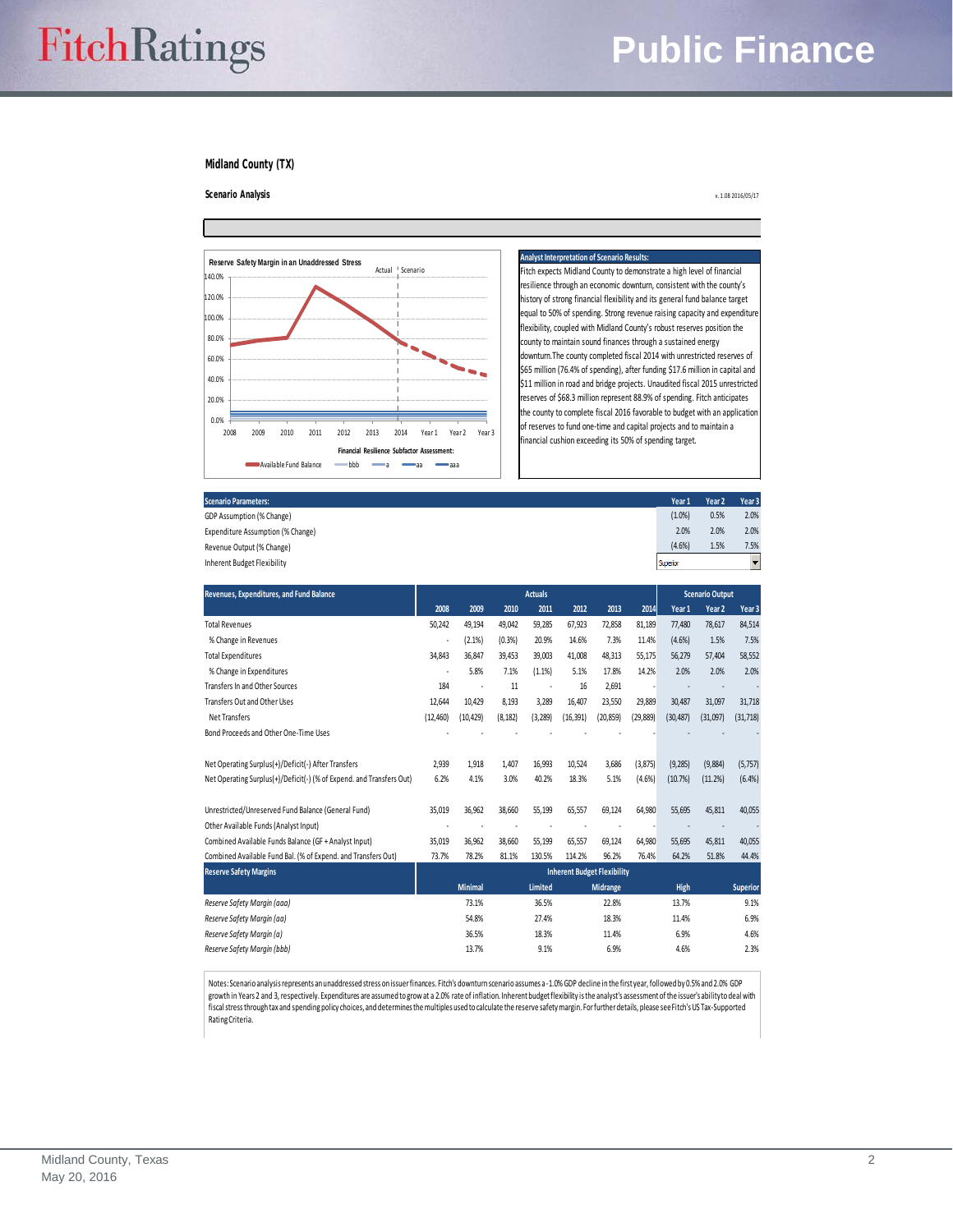## **Rating History**

| Rating | <b>Action</b> | Outlook/<br>Watch | Date    |
|--------|---------------|-------------------|---------|
| AAA    | Affirmed      | Stable            | 5/18/16 |
| AAA    | Affirmed      | Stable            | 3/9/15  |
| AAA    | Affirmed      | Stable            | 3/25/13 |
| AAA    | Affirmed      | Stable            | 4/29/11 |
| AAA    | Upgraded      | Stable            | 4/30/10 |
| $AA+$  | Assigned      | Stable            | 1/14/09 |

#### **Credit Profile**

The Permian Basin is one of the country's oldest and largest oil and gas reservoirs whose exploration and drilling has fueled strong economic activity. Fiscal 2016 market value per capita is a high \$147,000. Real oil, gas and other mineral values comprise 16.7% of the fiscal 2016 tax base, with the top 10 taxpayers making up 14% of TAV. Accounting for approximately 4.8% of TAV, Pioneer Natural Resources has remained the county's top taxpayer for over 10 years. Fitch anticipates the potential for a decline in the county's energy-rich TAV in the next couple of years depending on oil price and energy sector trends. This expectation is incorporated in the current rating. Top employers include the education, medical and governmental sectors. Other area industrial and business operations in the county include semiconductor products, telecommunications, dairy products, plastics and household goods.

#### **Revenue Framework**

Sales tax revenues make up about 50% of Midland County's general fund revenues, followed by property taxes at about 30%.

Midland County's rapid general fund revenue growth reflects 15% sales tax revenue and 13.6% ad valorem tax base CAGR between fiscal 2005 and 2015. The county's fiscal 2016 sales tax budget of \$30.8 million represents a steep 31% decline from fiscal 2015. However, the county's fiscal 2016 TAV of \$22.3 billion realized 4.8% growth associated with ongoing drilling and new residential and commercial development. Zillow reports a 1.6% annual decline since April 2016 and predicts a 3.7% annual rise in Midland County home prices in the year ahead. Fitch's 'aaa' assessment incorporates the volatility of the county's revenues, in particular, sales tax revenues, to the energy sector, but recognizes the long-term viability of the industry.

Strong sales tax revenue growth has allowed the county to reduce its ad valorem tax rate from \$0.29 per \$100 of TAV in fiscal 2005 to \$0.14 per \$100 of TAV in fiscal 2016, providing ample capacity below the statutory cap of \$0.80 per \$100 of TAV. This sizable revenue-raising capacity mitigates the 4.4% decline in general fund revenues indicated for the county from Fitch's analytical sensitivity tool modeling of a 1% decline in a U.S. GDP moderate downturn scenario.

Fitch anticipates the potential for a decline in the county's energy-rich TAV in the next couple of years depending on the direction of oil prices and energy sector trends. The 'aaa' revenue framework assessment incorporates Fitch's expectation that the county will raise tax rates, as it has historically, to maintain sound revenue growth during the downside of economic and energy cycles.

#### **Expenditure Framework**

Public safety and corrections account for 37.6% of general fund expenditures, followed by judicial functions (25.8%).

The pace of spending on operating functions is likely to remain in line with revenue growth. Fitch does not anticipate pressure on service levels, given the county's maturity.

Midland County exercises considerable expenditure flexibility through full control of workforce costs and low carrying costs. Fiscal 2015 carrying costs, 6.7% of governmental spending, reflect low direct debt of \$17.2 million subsequent to redemption of \$6.5 million of limited tax debt during fiscal 2014. Principal amortization is very rapid.

**Related Criteria**

[U.S. Tax-Supported Rating Criteria](http://www.fitchratings.com/creditdesk/reports/report_frame.cfm?rpt_id=879478)  [\(April 2016\)](http://www.fitchratings.com/creditdesk/reports/report_frame.cfm?rpt_id=879478)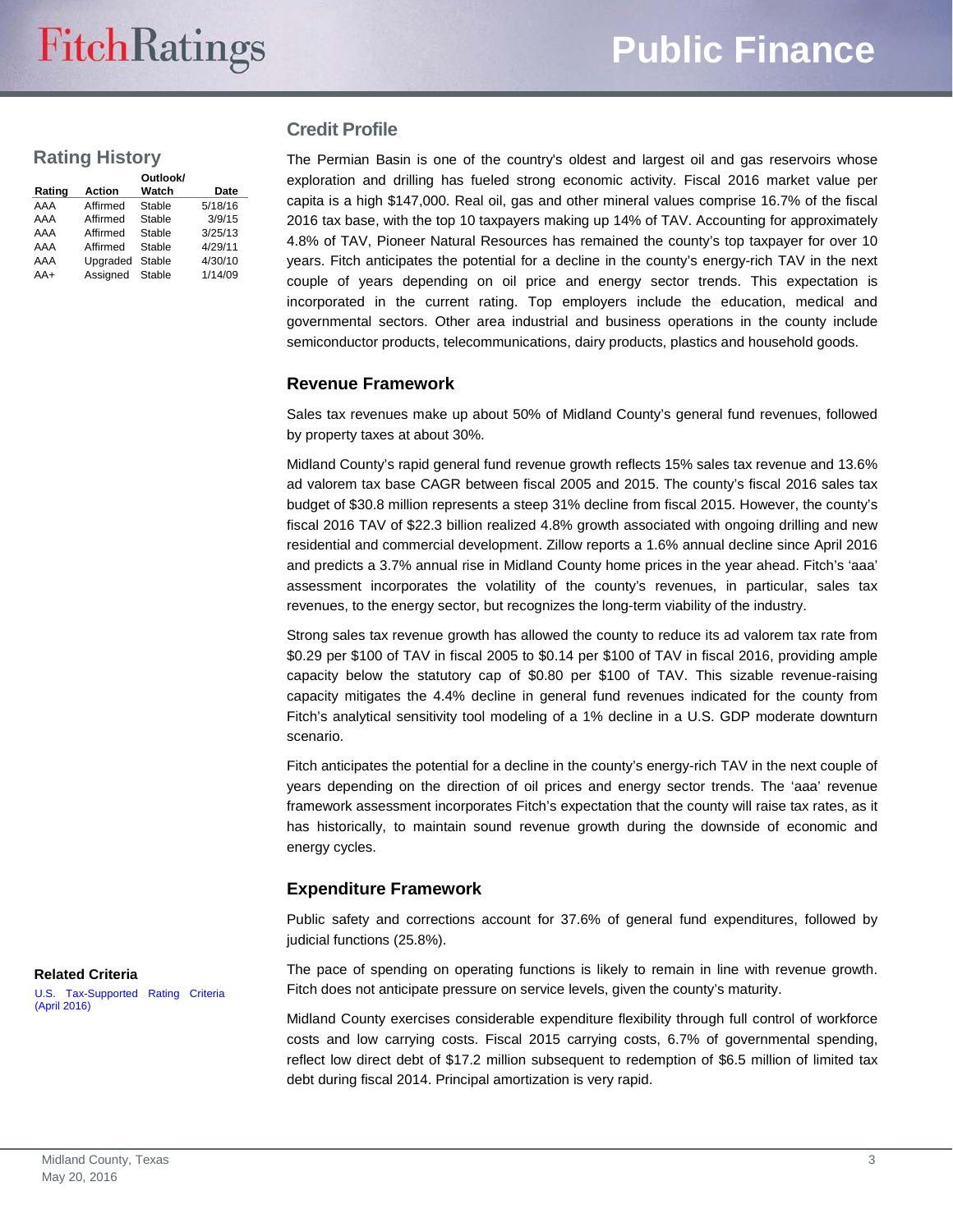## **Long-Term Liability Burden**

Midland County's low long-term liability burden, 4.0% of personal income, reflects a history of cash funding capital from surplus results and modest overlapping debt. Recent projects funded with general fund monies include an 11-story county courthouse, a library, a multi-purpose arena/pavilion and ongoing road maintenance projects. Near-term capital plans are modest, and the county does not have immediate debt issuance plans.

The county participates in the Texas County and District Retirement System, an agent multipleemployer pension plan. Under GASB 67 and 68, the county reports a fiscal 2015 net pension liability of \$11.3 million, with fiduciary assets covering 91.3% of total pension liabilities at the plan's 8.1% investment return assumption (approximately 81.5% based on a lower, 7% investment rate assumption).

The county's fiscal 2014 audit received a qualified opinion for the exclusion of its other postemployment benefits (OPEB) expense and liability from its statement of governmental activities. However, the county includes the required OPEB disclosure in its financial statement notes. Texas Law Government Code, Chapter 175, requires counties to make continued health benefits coverage available under certain circumstances to retirees and their dependents, but does not require counties to fund any portion of the cost. Midland County funds OPEB on a current pay-as-you-go basis for a single fiscal year through an annual appropriation authorized by Commissioner's Court during the budget process, and does not acknowledge a long-term OPEB obligation. The current OPEB obligation is modest in relation to the county's market value. Fitch will monitor the growth of the liability and continue to assess the county's approach to financial reporting in the future.

### **Operating Performance**

Fitch expects Midland County to demonstrate a high level of financial resilience through an economic downturn, consistent with the county's history of strong financial flexibility and its general fund balance target, equal to 50% of spending. For details, see "Scenario Analysis," page 2.

The county regularly applies surplus results to fund facility, road and other governmental capital projects, and to replenish reserves.